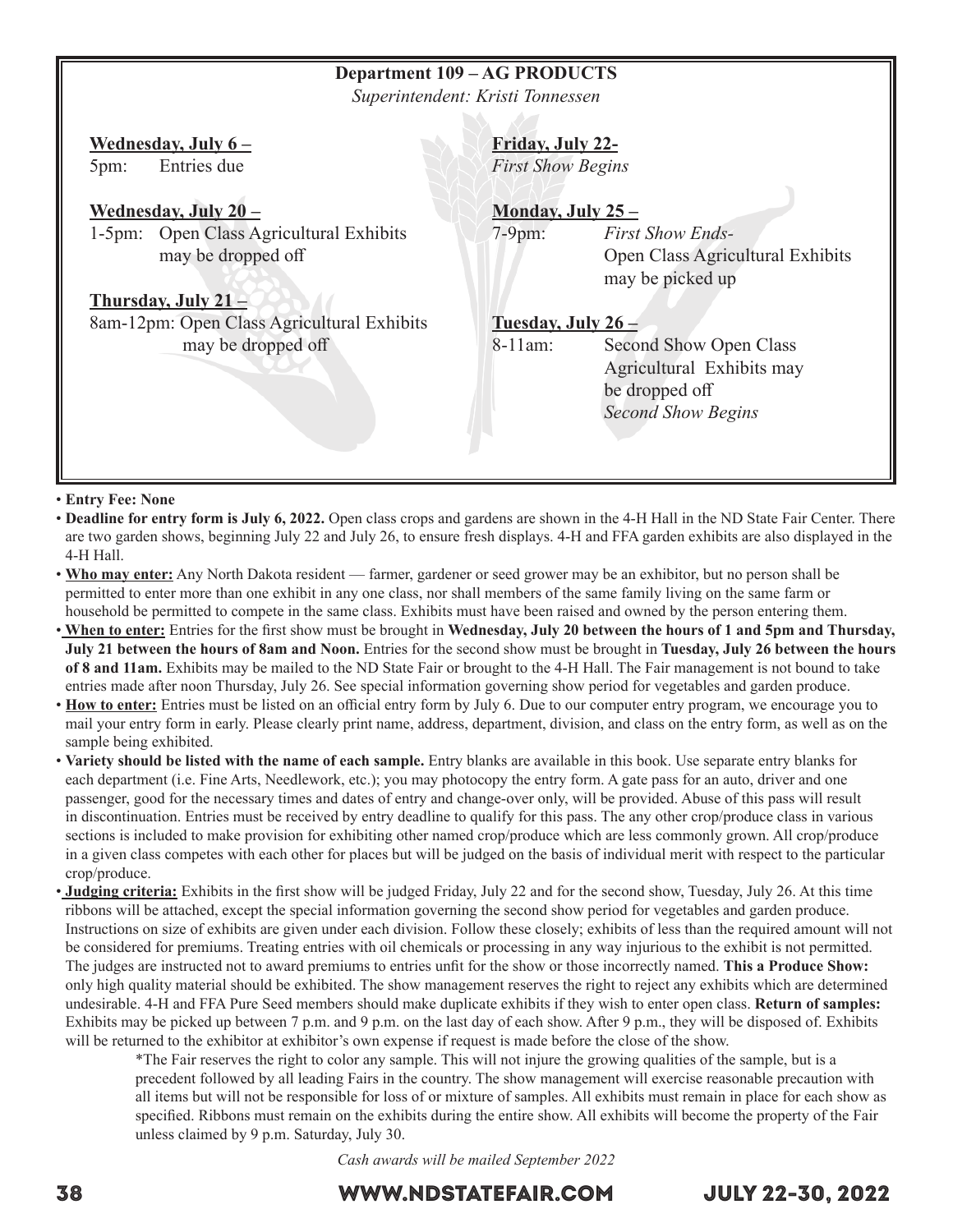## **Division A - Grain and Forage Bundles**

**To make small grain, grasses, and millet sheaves entered for seed production:** Select uniform high quality plants. Spread the grain plants out in a sheltered area and allow to dry for one day. Strip off all leaves, taking care not to break the straw in handling. Form a core of 30 to 40 stems, then place the other stems around the core to form a sheaf 7-9 inches in circumference (around) at a point halfway between the heads and the butt. Tie the bundle firmly in three places, using cord which will not cut the straw. Form the crown (heads) in a rounded shape by moving the core up and down. Cut off the butt squarely and hang the sheaf with heads down until exhibited.

## **To make alfalfa and sweet clover sheaves entered for seed**

**production:** Use same guidelines as for forage production; select stalks showing maximum seed development.

**To make a sunflower sheaf:** The entire plant should be shown with the leaves removed.

#### **Seed Production Sheaf Premiums: \$7.00 • \$5.00 • \$3.50**

#### **CLASS**

- 1. Any hard red spring wheat
- 2. Any Durum Wheat
- 3. Safflower
- 4. Any barley variety
- 5. Any oat variety
- 6. Any flax variety
- 7. Any rye variety
- 8. Millet for seed
- 9. Sweet clover for seed
- 10. Alfalfa for seed
- 11. Bromus for seed
- 12. Crested wheat grass for seed

1. Any variety of HRS wheat 2. Any variety of durum wheat

3. Any variety of flax 4. Malting barley 5. Feed barley 6. Any variety oats 7. Any variety rye

- 13. Sunflower, 6 stalks
- 14. Canola

**CLASS**

8. Alfalfa 9. Sweet clover 10. Brome grass

15. Any other crop seed

offers the following additional three place<br>premiums for wheat and durum exhibits:

**To make a forage sheaf:** Select the leafiest types to be found in the field and cut close to the ground. Do not strip a single leaf or branchlet from the stem as forage should retain its color and leaves. In making up show bundles, select those individual stems that have retained the most and best leaves with their color. Make bundles from 3 to 5 inches in diameter (across) or 9.4 to 11 inches in circumference (around) tied securely once at a point  $1/3$  from the base, and tied a second time loosely once about halfway up to prevent spreading. Sheaves measuring under 9.4 inches in circumference will be disqualified. Corn, Sudan, Sorghum and Millet sheaves shall be tied three times at uniform spacing.

#### **Forage Production Sheaf Premiums: \$7.00 • \$5.00 • \$3.50**

#### **CLASS**

- 16. Crested wheat grass forage
- 17. Sudan grass forage
- 18. Corn forage, 6 stalks
- 19. Bromus forage
- 20. Alfalfa forage
- 21. Sweet clover forage
- 22. Sorghum forage
- 23. Millet forage
- 24. Any other variety forage

### **The North Dakota Wheat Commission**

on behalf of North Dakota Wheat Producers and in recognition of outstanding wheat sheaf<br>preparation, North Dakota Wheat Commission



1st - \$40 · 2nd - \$30 · 3rd - \$25

## **Division B - Field Crops and Grains**

Grains, grasses, corn and legume exhibits must have been grown by the exhibitor in the State of North Dakota in 2021 and 2022. Minimum requirements - grains, grasses, legumes or flax - one quart, corn - six ears. Variety name must be listed on classes 1-7.

#### **Premiums: \$7.00 • \$5.00 • \$3.50**

- 12. Yellow mustard
- 13. Crested wheat grass
- 14. Other garden or field beans
- 15. Pinto beans
- 16. Navy beans
- 17. Winter wheat
- 18. Millet
- 19. Sunflower (oil variety)
- 20. Sunflower (confectionery variety)
- 21. Field corn (shelled)
- 22. Any variety of soybean
- 23. Safflower
- 24. Canola
- 25. Any other crop

## **The North Dakota Wheat Commission**

On behalf of North Dakota Wheat Producers and in recognition of outstanding wheat sample preparation, North Dakota Wheat Commission offers the following additional premiums for wheat and durum exhibits:

1st - \$40 . 2nd - \$30 . 3rd - \$25

11. Field corn (6 ears, husks removed)

## JULY 22-30, 2022 WWW.NDSTATEFAIR.COM 39

Building Bigger Better Markets

NORTH DAKOTA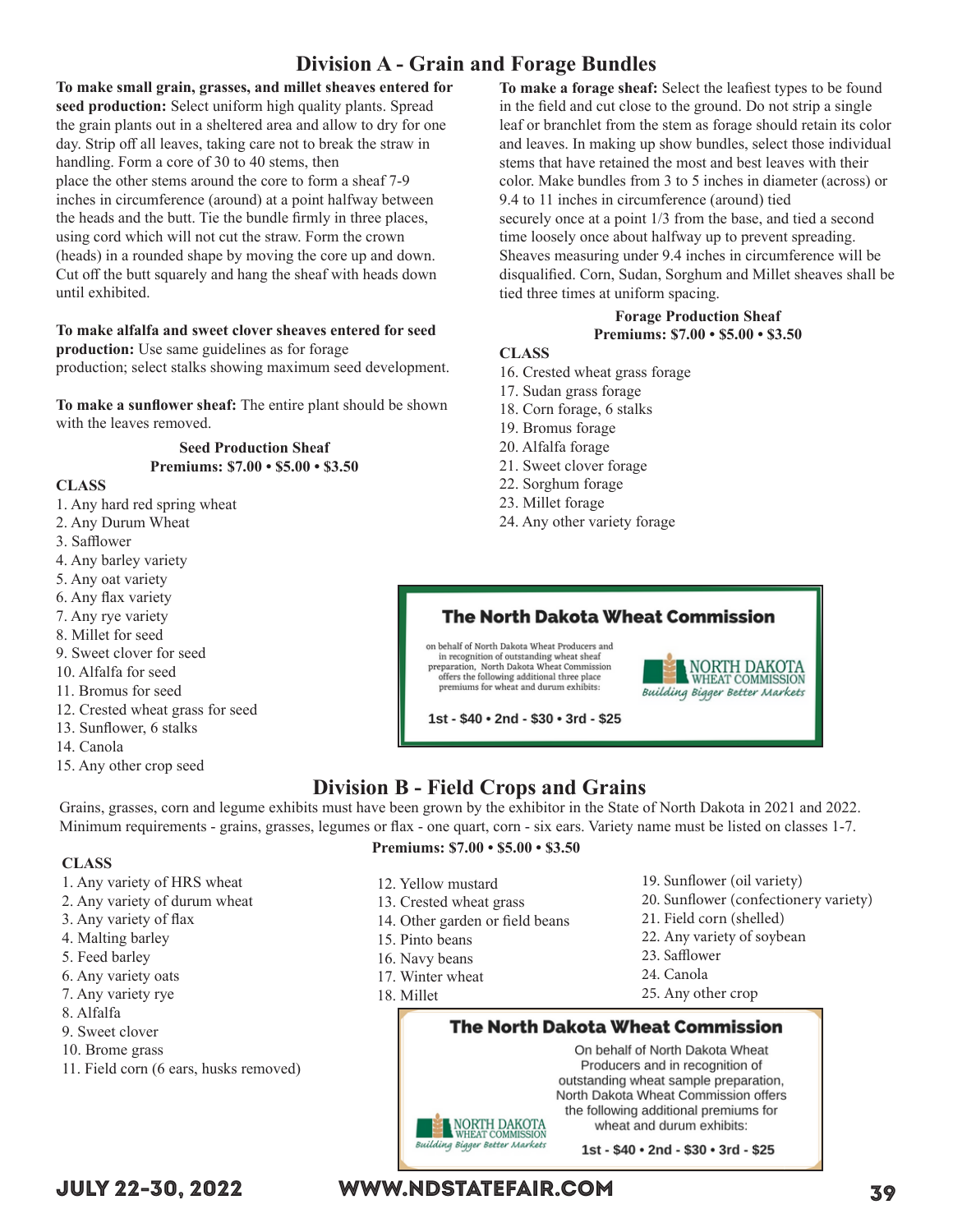## **Division C & D - Vegetables and Fruit Produce**

- Vegetables must have been grown by the exhibitor in North Dakota in 2022. Exhibits must consist of that part of the plant commonly used for human consumption.
- An auto and one passenger pass, good for the necessary times and dates of entry and change-over only, will be provided for this year's Fair. Abuse of this pass will result in discontinuation for 2023. The gate at the NW end of the Fairgrounds and the door at the NW corner of the Theater shall be unlocked and manned for your delivery and pick-up convenience.
- There will be two show periods for this division:

#### **First Show:**

- This show starts **Friday, July 22,** and lasts through **Monday, July 25**. Exhibits may be brought to the 4-H Hall **on Wednesday, July 20, between the hours of 1 and 5pm or on Thursday, July 21, between the hours of 8am and noon**. No entries will be accepted after 12 noon on Thursday, July 21. Judging will begin at 1pm.
- After the show, exhibits may be picked up on Monday, July 25, between the hours of 7 and 9pm.

#### **Second Show:**

- This show starts **Tuesday, July 26,** and lasts through **Saturday, July 30.** Exhibits may be brought to the 4-H Hall between 8 and 11am on Tuesday, July 26. No entries will be accepted after 11am on Tuesday, July 26. Judging will begin at noon.
- After the show, exhibits may be picked up Saturday, July 30 between the hours of 6 and 9pm.
- Blue ribbon winners of the First Show or members of the same farm or household may not re-enter that a same class for the Second Show.
- Exhibitors are required to collect their own containers at the end of each show period in which they have exhibited.

## **Division C – Vegetables**

Vegetables will be judged on the following criteria: uniformity, maturity, correct number and preparation, full size, good color and shape, firm, free of damage by insects, disease or mechanical injury.

**Beans:** Exhibit 12 pods with calyx (stem).

**Beets:** May wash, tops one to one and one-half inches long, leave tap root. Exhibit six beets.

**Broccoli:** Over three inch head diameter, remove all leaves, head and stock six to eight inches long. Exhibit one head.

**Cabbage:** Do not peel excessively, leave layers of sound green outer leaves, but loose leaves should be removed. Trim root smooth with the base of the leaves. Exhibit one head.

**Carrots:** Top one to one and one-half inches long, may wash and leave tap root. Exhibit six carrots.

**Cauliflower:** Trim leaves even with outer edge of head, remove older leaves, cut stem 1" below base of the head. Exhibit one head.

**Celery:** Trim leaves uniformly, cut roots even with stock. Exhibit one plant.

**Cucumbers:** Wipe clean, leave half inch stem.

**Dill:** Trim to a four inch stem. Exhibit six, seed bearing heads tied together at 1" from the base.

**Eggplant:** One inch of stem attached. Exhibit one specimen.

**Garlic:** One inch stem, trim root to one inch of bulb. Exhibit six garlic.

**Kohlrabi:** Cut root off at base. Cut off all leaves to within approximately one and one half inches of the bulb. Exhibit three kohlrabi.

**Lettuce (head):** Trim older outer leaves, remove root. Exhibit one plant

**Muskmelons:** Stems removed, exhibit one melon.

**Onions (red, yellow, and white):** Remove all dead layers of skin, clean but do not wash, leave one to one and one-half inch stem; however, do not injure bulb, trim root to 1/4 inch. Exhibit six onions.

**Onions (green):** Remove outer covering on bulb, trim tops so overall length is six to eight inches, trim root 3/4 inch of bulb. Exhibit six onions. **Parsnips:** Cut tops one to one and one-half inches, leave tap root. Exhibit three parsnips.

**Peas:** 12 pods with calyx (stem).

**Peppers:** Leave one-half to one inch stem. Exhibit three peppers.

**Potatoes (red, white or russet):** Brush or wipe off with soft cloth, can be washed but do not scrub. Exhibit six potatoes.

**Radishes (globe or icicle):** Leave one-half inch top growth and tap root. Exhibit six radishes.

**Rhubarb:** Trim so two inches of leaf blade remains attached to stalks, do not remove ends. Tie six stalks at each end and center. Exhibit one bunch. **Rutabaga:** Cut tops to one to one and one-half inches, leave tap root. Exhibit three rutabagas.

**Squash, other:** Normal harvest size, leave stem, exhibit one.

**Summer Squash:** Zucchini type, maximum eight inches long, leave stem. Exhibit three.

**Sweet Corn:** Do not remove husks, trim silk to within one inch of top of husk, shank one to two inches long. Exhibit three ears.

**Swiss Chard:** Use three plants, trim older outer leaves, leave root, wrap root in wet paper and cover with plastic.

**Tomatoes:** Remove stems. Exhibit six larger fruits or 12 cherry types.

**Turnips:** Cut tops one to one and one-half inches, leave tap root. Exhibit three turnips.

**Watermelon:** One to one and one-half inch stem, exhibit one melon.

#### **Division D – Fruits**

All fruits shown must be raised by the exhibitor in North Dakota and proof of the same may be required. **All fruit classes:** remove stems except strawberries. Grapes should be displayed in clusters.

## 40 WWW.NDSTATEFAIR.COM JULY 22-30, 2022